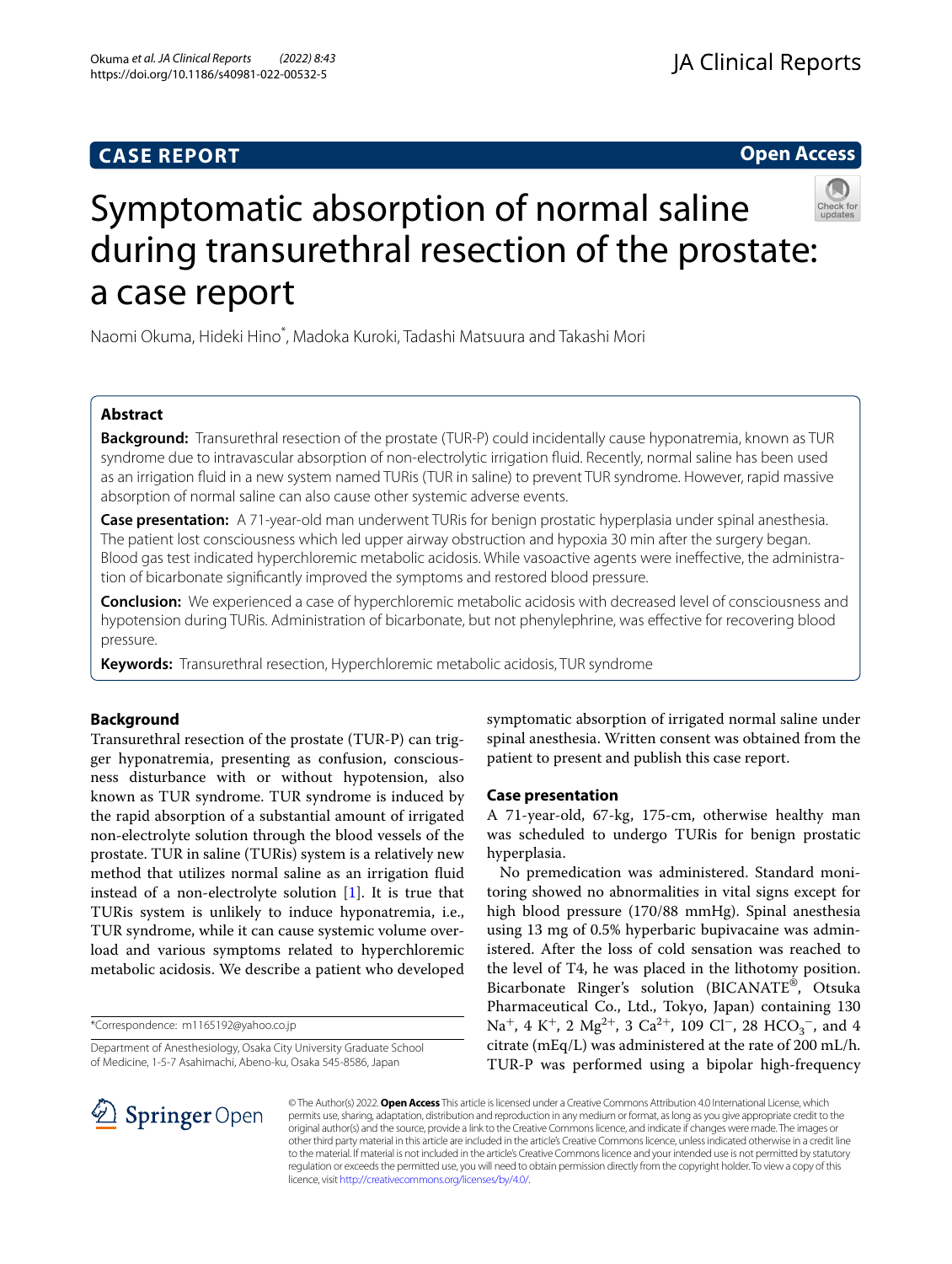generator (Erbe VIO-3, AMCO Inc., Tokyo, Japan) and a 26-Fr continuous-fow bipolar resectoscope (OES Pro, Olympus Medical Systems Corp., Tokyo, Japan) under irrigation with normal saline that was hung approximately 100 cm above the patient. ECG showed ST-segment depression 30 min after the surgery began, and the patient lost consciousness and responded slightly to only strong stimuli such as pressure over the sternum. This was accompanied by upper airway obstruction and development of hypoxia, and oxygenation was initiated through a face mask. The patient was not intubated due to maintaining spontaneous breathing and acceptable hypoxia, keeping around 90% of  $SpO<sub>2</sub>$  under the room air. Since venous blood gas sampling showed hypoglycemia (Table [1](#page-1-0)), a total of 14 g of glucose was administered.

<span id="page-1-0"></span>**Table 1** Blood gas test

|                          | Sample 1<br>(venous) | Sample 2<br>(arterial) | Sample 3<br>(arterial) |
|--------------------------|----------------------|------------------------|------------------------|
| рH                       | 7.303                | 7.276                  | 7.377                  |
| $PaCO2$ , mmHg           | 37.0                 | 34.9                   | 36.4                   |
| $PaO2$ , mmHq            | 57.2                 | 82.9                   | 62.9                   |
| Hb, g/dL                 | 8.4                  | 8.5                    | 9.0                    |
| $HCO3$ , mmol/L          | 17.8                 | 15.7                   | 20.9                   |
| Na <sup>+</sup> , mmol/L | 143                  | 142                    | 145                    |
| $K^+$ , mmol/L           | 3.0                  | 3.0                    | 3.1                    |
| $Cl^-$ , mmol/L          | 122                  | 124                    | 122                    |
| Glucose, mg/dL           | 66                   | 108                    | 108                    |

However, his consciousness did not recover. Approximately, at the same time, a gradual decrease in blood pressure was noted, which was not responsive to contin-uous phenylephrine administration (Fig. [1\)](#page-1-1). The height of spinal anesthesia was comparable to that before the surgery. The rapid absorption of the irrigation solution and significant bleeding were suspected. The accumulated amount of normal saline irrigated during surgery was assumed to be up to 26 L. The venous blood test showed acidosis, hyperchloremia, and anemia as well (Table [1](#page-1-0)). After discussing the situation with the surgeons, we recommended reducing perfusion pressure and operation time. Total blood loss and urine output could not be measured because of the nature of surgery. Since hypotension and consciousness disturbance persisted after the operation, an arterial line was placed in the radial artery. Transthoracic echocardiogram (TTE) revealed no evidence of heart failure. Immediately after the administration of 120 mL of 8.4% sodium bicarbonate, the state of consciousness improved considerably, followed by restoration of blood pressure (134/57 mmHg) and normalization of the ST segment in ECG. After confrming an improvement in acidosis, 10 mg of furosemide was administered to ameliorate fuid overload. Chest X-ray imaging did not show signifcant congestion in the lung fields. The patient was transferred to the high care unit, and 560 mL of red blood cells were transfused. On postoperative day 4, the serum chloride level had improved to 108 mmol/L, and the patient was discharged.

<span id="page-1-1"></span>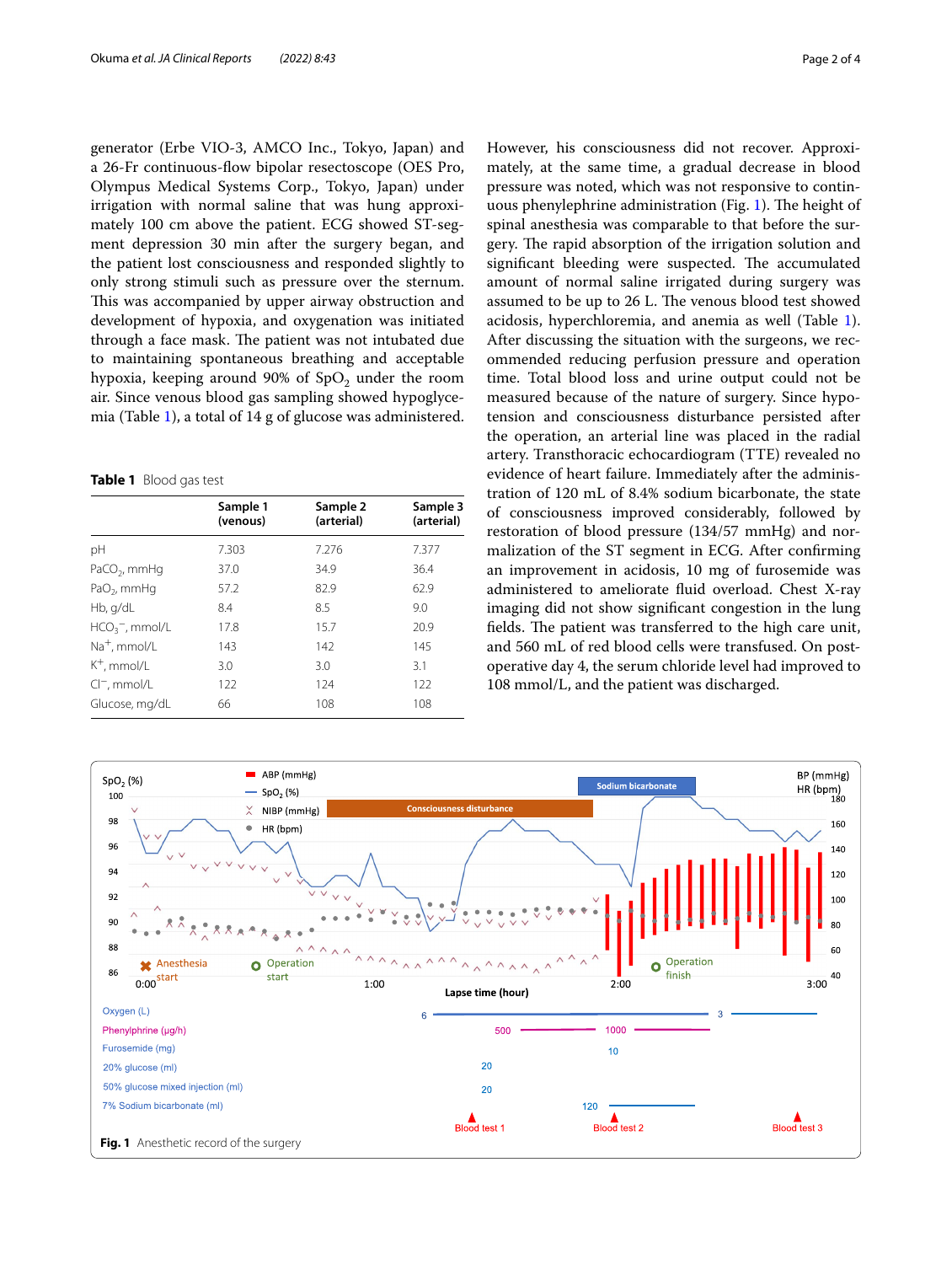## **Discussion**

The conventional TUR system, which involves patient's body being in the energizing circuit with a non-electrolyte irrigation solution, occasionally causes hyponatremia, also known as TUR syndrome, due to the absorption of non-electrolyte irrigating solutions. In contrast, the TURis system is an alternative system that uses bipolar resection where the human body is electrically insulated from the energizing circuit and uses normal saline as the irrigating fluid. These properties contribute to the prevention of hyponatremia [\[1](#page-3-0), [2\]](#page-3-1).

However, some case reports show symptomatic absorption of irrigated normal saline during surgery. An abrupt large amount of normal saline has been reported to induce high chloride metabolic acidosis leading to various symptoms [\[3\]](#page-3-2). In another case report, the patient's pH changed from 7.41 to 7.28 in 120 min due to rapid absorption of 6 L of irrigated normal saline  $[4]$  $[4]$ . The assumed amount of normal saline absorbed in our case was approximately 8.4 L, which was calculated based on a formula using serum chloride concentration in a previous report [\[5\]](#page-3-4).

Metabolic acidosis can afect consciousness and hemodynamics. Although the acceptable pH level remains to be disputable, a pH around 7.1 or 7.2 seemed to be the borderline for unresponsiveness to catecholamines [\[6](#page-3-5)]. Rapid blood pressure recovery after the improvement of acidosis was due to the following reasons: Acidosis produces a substantial, reversible decrease in the number of cell surface α-adrenergic receptors and reduces the contractile force of the cardiac muscle. Arterial vasodilation caused by acidosis has been reported in the setting of in vitro experiments [\[7](#page-3-6)]. No deterioration of cardiac function and valvular regurgitation was found in TTE at the end of the surgery in our case; thus, the primary reason for hypotension might be vasodilation due to metabolic acidosis.

As a new method for TUR-P, holmium laser enucleation of the prostate (HoLEP) has been developed, which also uses normal saline as an irrigating fluid. The TURis system resects the tissue gradually; in contrast, the HoLEP system uses a laser to vaporize the tissue along with hemostasis. Therefore, the risk of bleeding and absorption of irrigating fuid is expected to be lower than that of the TURis system. However, normal saline absorption leading to hyperchloremic metabolic acidosis and volume overload in the HoLEP has also been reported [[3,](#page-3-2) [8](#page-3-7)[–10](#page-3-8)].

Gas emboli, which are products of electrosurgical vaporization, could also cause hemodynamic deterioration. Gas embolism may lead to symptoms similar to those associated with TUR syndrome. A randomized controlled trial of air embolism during hysteroscopic surgery under general anesthesia using bipolar or monopolar has been reported. Air was found in almost all cases with transesophageal echocardiography (TEE), and some patients showed ST-segment changes, blood pressure drop, and decreased Et.CO<sub>2</sub>. A large amount of air was observed, especially in patients with absorption exceeding 1 L. [[11\]](#page-3-9) Although gas embolism could not be ruled out because  $Et. CO<sub>2</sub>$  decrease was not monitored, it would not be the pathological mechanism in the present case. For gas embolism being the primary cause, administration of bicarbonate solution would have worsened acidosis and its symptoms.

In conclusion, we report a case of hyperchloremic metabolic acidosis with decreased level of consciousness and hypotension during TURis. There are various treatments for benign prostatic hyperplasia. Regardless of the surgical procedure, abnormality caused by irrigation fuid absorption should be considered. In general, spinal anesthesia seems to be optimal in TUR, because patients' consciousness can be assessed in cases of hyponatremia. Even though in the TURis system electrolyte disturbance can develop, spinal anesthesia may be a reasonable choice to enable the assessment of patients' consciousness.

#### **Abbreviations**

TUR-P: Transurethral resection of the prostate; TURis: Transurethral resection in saline; TTE: Transthoracic echocardiogram; HoLEP: Holmium laser enucleation of the prostate; TEE: Transesophageal echocardiography.

#### **Acknowledgements**

Not applicable

#### **Footnotes**

Symptomatic saline absorption during TUR-P

#### **Authors' contributions**

NO helped draft the initial manuscript and care the patient. HH helped write and revise the manuscript. MK helped care the patient. TM and TM helped review and revise the manuscript. The author(s) read and approved the fnal manuscript.

## **Funding**

None

## **Availability of data and materials**

Not applicable

### **Declarations**

#### **Ethics approval and consent to participate** Not applicable

#### **Consent for publication**

Written consent for publication of this paper has been obtained from the patient.

#### **Competing interests**

The authors declare that they have no competing interests.